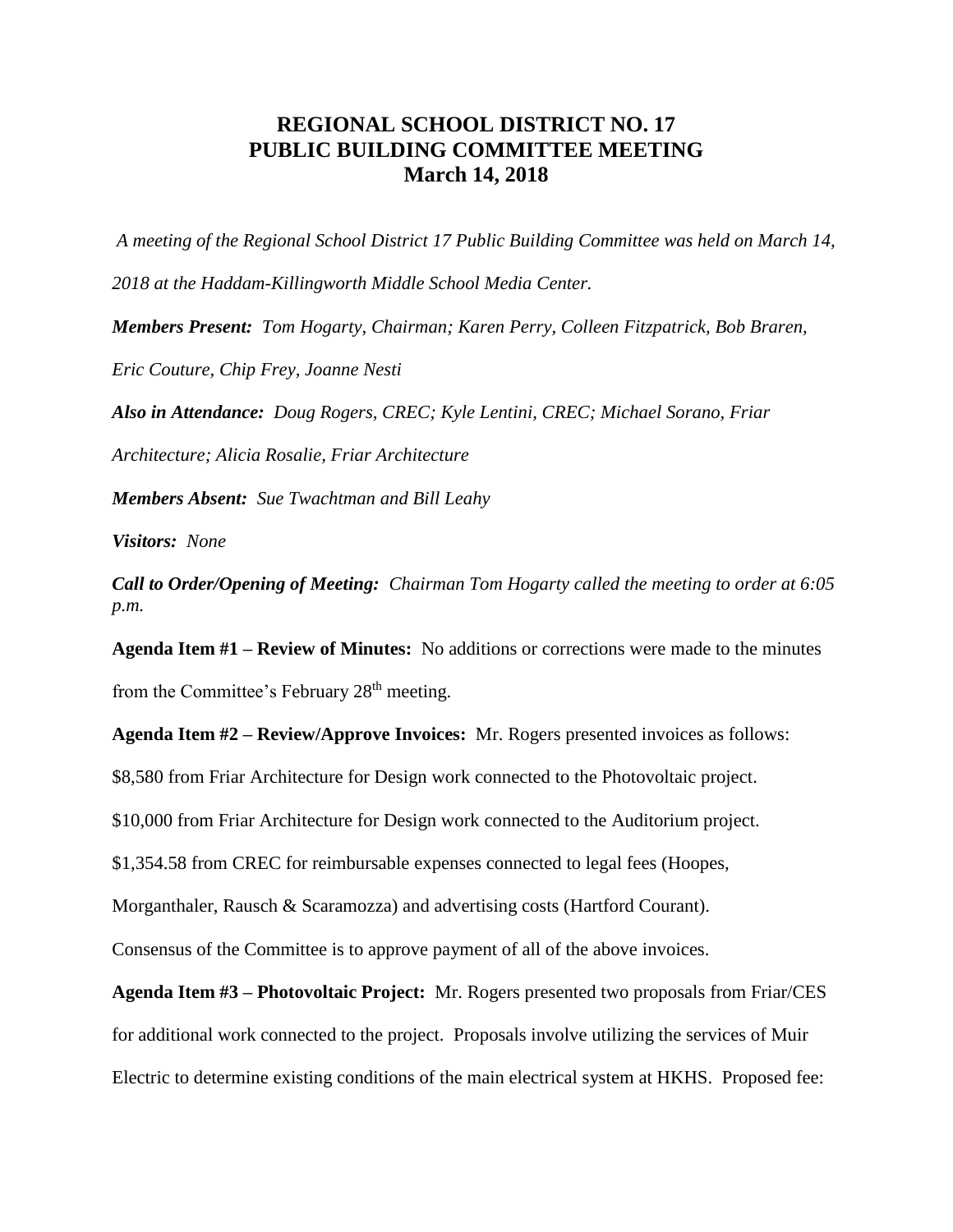\$935. Also, engineering work for utility interconnection between the HKHS solar system and the Eversource grid, including acting as primary contact with Eversource, preparing applications and coordinating metering requirements. Proposed fee: \$4,950.

Consensus of the Committee is to accept both proposals.

The Committee received a presentation from Friar on a revised array of solar panels on the high school roof. After a review of existing building codes, the design was modified to install panels six feet away from the edge of any drop-off. Rails will also be required. The new design proposal calls for panels to be placed on the lower roofs over locker rooms and some classrooms. It would provide 859KW with a potential reduction of 47% on current electricity costs. Roofing system manufacturer Firestone and Silktown Roofing have both been consulted about adhering the solar panels to the roof membrane. Plan is to go out to bid on or around March 29<sup>th</sup>.

**Agenda Item #4 – Boiler Project:** Mr. Rogers reported on work by boiler contractor MJ Daly on a more detailed timeline for the project. In addition, MJ Daly responded to the Committee's request for further information on Victaulic fittings vs. welded fittings. This project is not eligible for a credit if Victaulic is used. Consensus of the Committee is to opt for welded fittings. **Agenda Item #5 – Lighting Project:** Mr. Rogers reported on items still expected from DTC on fixtures related to the lighting replacement list.

**Agenda Item #6 – Auditorium Project:** The Committee received a presentation from Friar on the list of items, and their cost, to be included in the renovation project. The list is based on consultations with various "stakeholders," including the HKHS Principal, Drama/Music Director and Audio/Visual Technician. Consensus of the Committee is to approve the items as presented, with the addition of Sound Block Specialty Paint. Further details will be provided.